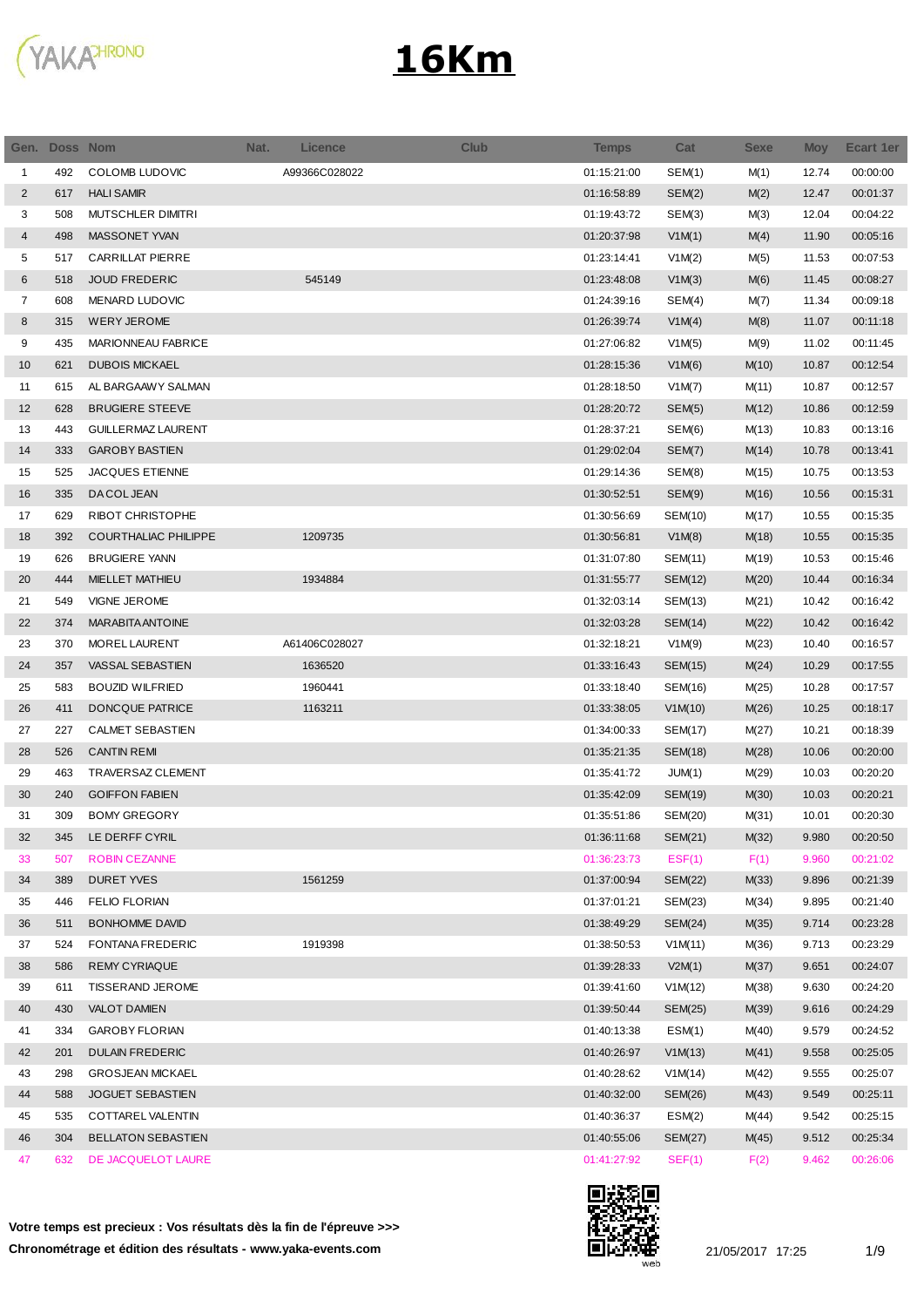

| Gen. | <b>Doss Nom</b> |                                           | Nat. | <b>Licence</b> | <b>Club</b> | <b>Temps</b> | Cat            | <b>Sexe</b> | <b>Moy</b> | <b>Ecart 1er</b> |
|------|-----------------|-------------------------------------------|------|----------------|-------------|--------------|----------------|-------------|------------|------------------|
| 48   | 506             | <b>CHARLES NICOLAS</b>                    |      |                |             | 01:41:55:82  | V1M(15)        | M(46)       | 9.419      | 00:26:34         |
| 49   | 527             | <b>LESAGE PHILIPPE</b>                    |      | 1043340        |             | 01:41:59:83  | V2M(2)         | M(47)       | 9.413      | 00:26:38         |
| 50   | 533             | <b>TRICHON MARTIAL</b>                    |      |                |             | 01:42:04:92  | <b>SEM(28)</b> | M(48)       | 9.405      | 00:26:43         |
| 51   | 250             | <b>DRUGUET JULES</b>                      |      |                |             | 01:42:22:85  | ESM(3)         | M(49)       | 9.378      | 00:27:01         |
| 52   | 408             | PEYRET JEAN LUC                           |      |                |             | 01:42:39:81  | V3M(1)         | M(50)       | 9.352      | 00:27:18         |
| 53   | 618             | <b>BREPSON STEPHANE</b>                   |      |                |             | 01:42:42:38  | V1M(16)        | M(51)       | 9.347      | 00:27:21         |
| 54   | 519             | <b>MESLIN THOMAS</b>                      |      |                |             | 01:43:09:45  | V1M(17)        | M(52)       | 9.306      | 00:27:48         |
| 55   | 494             | <b>GAILLAND MAXIME</b>                    |      |                |             | 01:43:11:95  | SEM(29)        | M(53)       | 9.303      | 00:27:50         |
| 56   | 487             | <b>CARON CHRISTIAN</b>                    |      |                |             | 01:43:15:34  | V1M(18)        | M(54)       | 9.297      | 00:27:54         |
| 57   | 412             | ADRIENNE ERIC                             |      |                |             | 01:43:33:56  | V1M(19)        | M(55)       | 9.270      | 00:28:12         |
| 58   | 454             | <b>GARCIA THOMAS</b>                      |      |                |             | 01:43:40:58  | SEM(30)        | M(56)       | 9.260      | 00:28:19         |
| 59   | 476             | ROUSSEL ENGUERRAND                        |      |                |             | 01:43:49:16  | SEM(31)        | M(57)       | 9.247      | 00:28:28         |
| 60   | 305             | <b>MILLET BENOIT</b>                      |      |                |             | 01:43:59:65  | V1M(20)        | M(58)       | 9.232      | 00:28:38         |
| 61   | 547             | DELERUE STEPHANE                          |      |                |             | 01:44:03:17  | V1M(21)        | M(59)       | 9.226      | 00:28:42         |
| 62   | 551             | PERON PIERRE XAVIER                       |      |                |             | 01:44:03:54  | V1M(22)        | M(60)       | 9.226      | 00:28:42         |
| 63   | 413             | <b>RUELEN ANNE</b>                        |      |                |             | 01:44:05:00  | V1F(1)         | F(3)        | 9.223      | 00:28:44         |
| 64   | 434             | <b>GOYET PATRICK</b>                      |      |                |             | 01:44:11:69  | V2M(3)         | M(61)       | 9.214      | 00:28:50         |
| 65   | 314             | BENTO-PEREIRA DAVID                       |      |                |             | 01:44:20:10  | ESM(4)         | M(62)       | 9.201      | 00:28:59         |
| 66   | 600             | THIEUX MARIE-LAURE                        |      |                |             | 01:44:21:89  | SEF(2)         | F(4)        | 9.199      | 00:29:00         |
| 67   | 327             | CHAUT-SARRAZIN<br><b>FREDERIC</b>         |      |                |             | 01:44:29:15  | V1M(23)        | M(63)       | 9.188      | 00:29:08         |
| 68   | 554             | MASSIN JEAN-CLAUDE                        |      | 1873716        |             | 01:44:31:98  | V2M(4)         | M(64)       | 9.185      | 00:29:10         |
| 69   | 610             | <b>RIVAT ANDRE</b>                        |      |                |             | 01:44:43:75  | V2M(5)         | M(65)       | 9.167      | 00:29:22         |
| 70   | 257             | <b>CHEVRIER PATRICE</b>                   |      |                |             | 01:45:00:98  | V2M(6)         | M(66)       | 9.142      | 00:29:39         |
| 71   | 594             | <b>BOLZE NICOLAS</b>                      |      |                |             | 01:45:16:58  | V1M(24)        | M(67)       | 9.119      | 00:29:55         |
| 72   | 539             | <b>VERNAY JULIEN</b>                      |      |                |             | 01:45:32:34  | SEM(32)        | M(68)       | 9.096      | 00:30:11         |
| 73   | 230             | <b>FILIPPONE ANTOINE</b>                  |      |                |             | 01:45:33:53  | V1M(25)        | M(69)       | 9.095      | 00:30:12         |
| 74   | 319             | <b>JOURJON JULIEN</b>                     |      |                |             | 01:45:39:68  | SEM(33)        | M(70)       | 9.086      | 00:30:18         |
| 75   | 601             | ADAM BENJAMIN                             |      |                |             | 01:45:59:35  | V1M(26)        | M(71)       | 9.058      | 00:30:38         |
| 76   | 288             | <b>BEJUIT GAUTIER</b>                     |      |                |             | 01:46:01:06  | SEM(34)        | M(72)       | 9.055      | 00:30:40         |
| 77   | 470             | FERRARD JEAN-RICHARD                      |      |                |             | 01:46:03:96  | V2M(7)         | M(73)       | 9.052      | 00:30:42         |
| 78   | 516             | <b>FRANCOIS</b><br><b>JEAN-CHRISTOPHE</b> |      |                |             | 01:46:06:22  | <b>SEM(35)</b> | M(74)       | 9.048      | 00:30:45         |
| 79   | 302             | <b>MARTIN ROMAIN</b>                      |      |                |             | 01:46:07:89  | SEM(36)        | M(75)       | 9.046      | 00:30:46         |
| 80   | 395             | <b>LEGEAY ISABELLE</b>                    |      |                |             | 01:46:24:07  | V2F(1)         | F(5)        | 9.022      | 00:31:03         |
| 81   | 559             | RIGOLLET JEAN-FRANCOIS                    |      |                |             | 01:46:24:16  | V2M(8)         | M(76)       | 9.022      | 00:31:03         |
| 82   | 543             | <b>CHASSIGNEU HUGUES</b>                  |      |                |             | 01:46:37:07  | SEM(37)        | M(77)       | 9.004      | 00:31:16         |
| 83   | 485             | <b>JULIA OLIVIER</b>                      |      |                |             | 01:46:42:00  | V1M(27)        | M(78)       | 8.997      | 00:31:21         |
| 84   | 342             | CAILLARD STEPHANE                         |      | 1652294        |             | 01:46:57:65  | V1M(28)        | M(79)       | 8.976      | 00:31:36         |
| 85   | 505             | <b>BOZONNET DENIS</b>                     |      | 1756009        |             | 01:47:48:67  | V2M(9)         | M(80)       | 8.905      | 00:32:27         |
| 86   | 529             | <b>MARTIN THIERRY</b>                     |      | 1599497        |             | 01:48:23:56  | V1M(29)        | M(81)       | 8.857      | 00:33:02         |
| 87   | 216             | <b>BALME GUILLAUME</b>                    |      |                |             | 01:48:40:90  | V1M(30)        | M(82)       | 8.834      | 00:33:19         |
| 88   | 424             | LHOSTE MICKAEL                            |      |                |             | 01:48:47:05  | SEM(38)        | M(83)       | 8.824      | 00:33:26         |
| 89   | 401             | <b>BABOLAT MIKAEL</b>                     |      |                |             | 01:48:49:69  | SEM(39)        | M(84)       | 8.822      | 00:33:28         |
| 90   | 595             | <b>HAUTION ARTHUR</b>                     |      |                |             | 01:48:55:58  | <b>SEM(40)</b> | M(85)       | 8.814      | 00:33:34         |
| 91   | 332             | <b>JEANTON OLIVIER</b>                    |      |                |             | 01:49:00:82  | V1M(31)        | M(86)       | 8.807      | 00:33:39         |
| 92   | 570             | <b>GOEDERT ALAIN</b>                      |      |                |             | 01:49:09:17  | V2M(10)        | M(87)       | 8.795      | 00:33:48         |

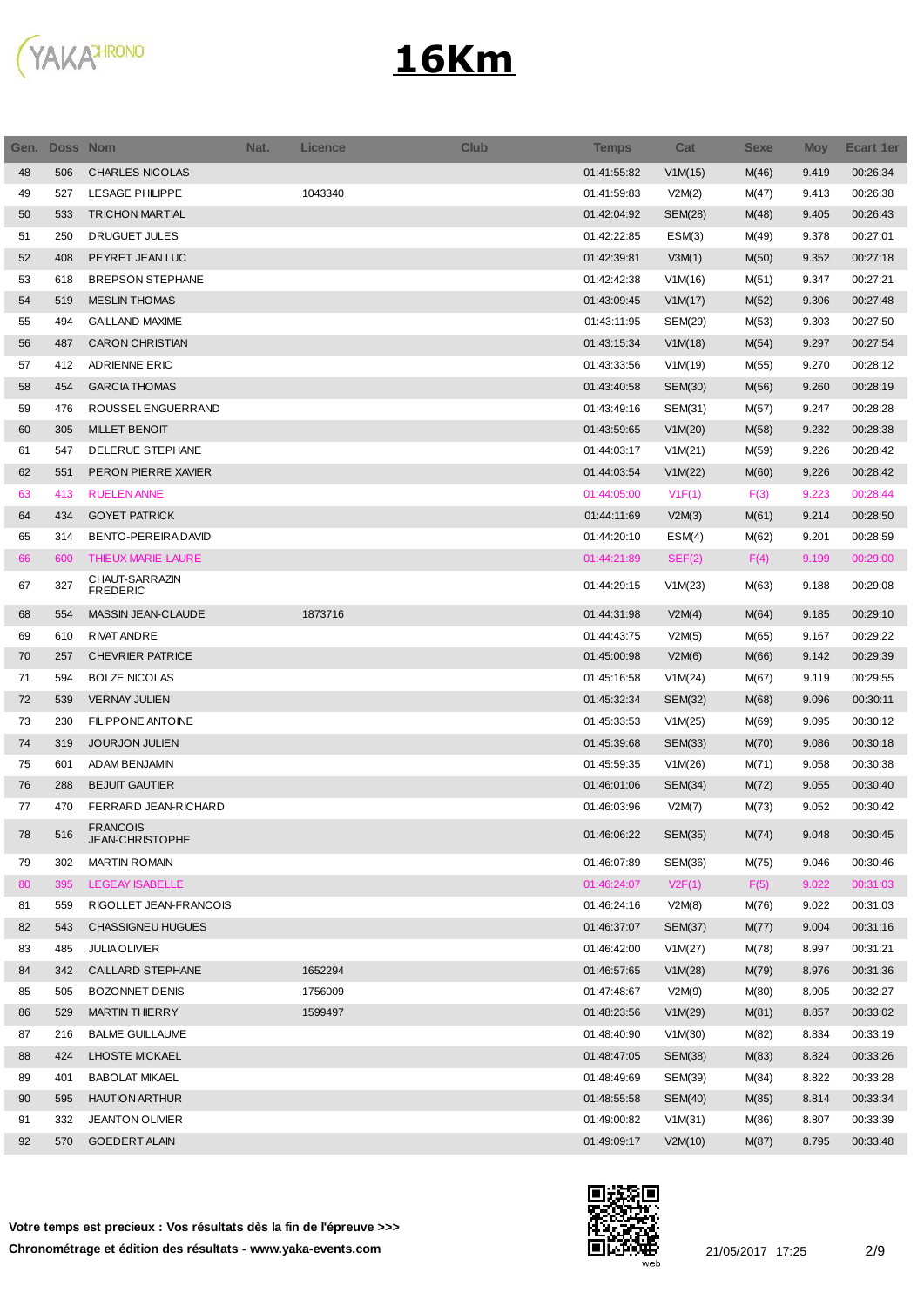

| Gen. | Doss Nom |                                               | Nat. | <b>Licence</b> | <b>Club</b> | <b>Temps</b> | Cat            | <b>Sexe</b> | <b>Moy</b> | <b>Ecart 1er</b> |
|------|----------|-----------------------------------------------|------|----------------|-------------|--------------|----------------|-------------|------------|------------------|
| 93   | 343      | <b>BERNE LAURENT</b>                          |      |                |             | 01:49:11:18  | SEM(41)        | M(88)       | 8.792      | 00:33:50         |
| 94   | 235      | <b>BAGNAROLADRIEN</b>                         |      | 1718585        |             | 01:49:11:63  | SEM(42)        | M(89)       | 8.792      | 00:33:50         |
| 95   | 310      | PAGES JULIEN                                  |      |                |             | 01:49:29:25  | SEM(43)        | M(90)       | 8.768      | 00:34:08         |
| 96   | 387      | DELRUE VINCENT                                |      |                |             | 01:49:46:36  | SEM(44)        | M(91)       | 8.745      | 00:34:25         |
| 97   | 262      | WILLERMOZ SEBASTIEN                           |      |                |             | 01:50:09:10  | V1M(32)        | M(92)       | 8.715      | 00:34:48         |
| 98   | 512      | <b>FUGA DIBILIO</b><br><b>MARIE-CHRISTINE</b> |      | 1754778        |             | 01:50:12:08  | V2F(2)         | F(6)        | 8.711      | 00:34:51         |
| 99   | 363      | <b>JOLK SEBASTIEN</b>                         |      |                |             | 01:50:23:67  | SEM(45)        | M(93)       | 8.696      | 00:35:02         |
| 100  | 488      | <b>RUET VINCENT</b>                           |      |                |             | 01:50:33:67  | V1M(33)        | M(94)       | 8.683      | 00:35:12         |
| 101  | 394      | <b>VETTARD MARC</b>                           |      |                |             | 01:51:02:33  | SEM(46)        | M(95)       | 8.646      | 00:35:41         |
| 102  | 231      | <b>TEMPLIER LUC</b>                           |      |                |             | 01:51:05:71  | <b>SEM(47)</b> | M(96)       | 8.642      | 00:35:44         |
| 103  | 398      | <b>VERCASSON STEPHANE</b>                     |      |                |             | 01:51:10:39  | V1M(34)        | M(97)       | 8.635      | 00:35:49         |
| 104  | 453      | <b>BAGES-LIMOGES CEDRIC</b>                   |      |                |             | 01:51:21:34  | SEM(48)        | M(98)       | 8.621      | 00:36:00         |
| 105  | 369      | <b>BELMONTE MATHIEU</b>                       |      |                |             | 01:51:25:54  | SEM(49)        | M(99)       | 8.616      | 00:36:04         |
| 106  | 569      | <b>FEASSON JULIEN</b>                         |      | 1965028        |             | 01:51:25:66  | V1M(35)        | M(100)      | 8.616      | 00:36:04         |
| 107  | 405      | LENTILLON CEDRIC                              |      |                |             | 01:51:40:18  | V1M(36)        | M(101)      | 8.597      | 00:36:19         |
| 108  | 423      | <b>GALTIER BENOIT</b>                         |      |                |             | 01:51:45:83  | SEM(50)        | M(102)      | 8.590      | 00:36:24         |
| 109  | 347      | <b>BONNIER VINCENT</b>                        |      | 541883         |             | 01:51:49:59  | SEM(51)        | M(103)      | 8.585      | 00:36:28         |
| 110  | 504      | VAN TROYS ERIC                                |      |                |             | 01:51:52:37  | V1M(37)        | M(104)      | 8.581      | 00:36:31         |
| 111  | 464      | <b>TRAVERSAZ DORIAN</b>                       |      |                |             | 01:51:53:16  | SEM(52)        | M(105)      | 8.580      | 00:36:32         |
| 112  | 252      | <b>COTTAZ OLIVIER</b>                         |      |                |             | 01:51:56:81  | V2M(11)        | M(106)      | 8.576      | 00:36:35         |
| 113  | 620      | <b>GUY LUDWIG</b>                             |      |                |             | 01:52:00:76  | SEM(53)        | M(107)      | 8.571      | 00:36:39         |
| 114  | 465      | TRAVERSAZ JEAN PIERRE                         |      |                |             | 01:52:04:50  | V2M(12)        | M(108)      | 8.566      | 00:36:43         |
| 115  | 604      | <b>FIORI BRUNO</b>                            |      |                |             | 01:52:07:66  | V2M(13)        | M(109)      | 8.562      | 00:36:46         |
| 116  | 515      | <b>LARCHER JONATHAN</b>                       |      |                |             | 01:52:09:99  | SEM(54)        | M(110)      | 8.559      | 00:36:48         |
| 117  | 289      | <b>VUILLEROD MAELLE</b>                       |      |                |             | 01:52:12:05  | SEF(3)         | F(7)        | 8.556      | 00:36:51         |
| 118  | 436      | RAVIER JEAN-MICHEL                            |      |                |             | 01:52:12:12  | V1M(38)        | M(111)      | 8.556      | 00:36:51         |
| 119  | 368      | <b>VARNET MICHEL</b>                          |      |                |             | 01:52:13:06  | V2M(14)        | M(112)      | 8.554      | 00:36:52         |
| 120  | 362      | CATTO LUDO                                    |      |                |             | 01:52:14:91  | V1M(39)        | M(113)      | 8.553      | 00:36:53         |
| 121  | 373      | <b>BOUVIER REMI</b>                           |      |                |             | 01:52:26:53  | SEM(55)        | M(114)      | 8.538      | 00:37:05         |
| 122  | 421      | <b>GRANJU ISABELLE</b>                        |      | 1808423        |             | 01:52:35:13  | V1F(2)         | F(8)        | 8.527      | 00:37:14         |
| 123  | 238      | OLIVIER PASCAL                                |      |                |             | 01:52:37:38  | V2M(15)        | M(115)      | 8.524      | 00:37:16         |
| 124  | 239      | ABDELLATIF MAKRAM                             |      |                |             | 01:52:48:45  | SEM(56)        | M(116)      | 8.510      | 00:37:27         |
| 125  | 596      | MOYRET CHRISTIAN                              |      |                |             | 01:52:52:74  | V1M(40)        | M(117)      | 8.505      | 00:37:31         |
| 126  | 452      | <b>MATHIEU MAGALIE</b>                        |      |                |             | 01:53:00:31  | SEF(4)         | F(9)        | 8.495      | 00:37:39         |
| 127  | 557      | PROMONET GILLES                               |      | 1093628        |             | 01:53:00:34  | V3M(2)         | M(118)      | 8.495      | 00:37:39         |
| 128  | 360      | <b>MICHAUD DAVID</b>                          |      |                |             | 01:53:14:08  | <b>SEM(57)</b> | M(119)      | 8.478      | 00:37:53         |
| 129  | 426      | <b>OBADIA ANTOINE</b>                         |      |                |             | 01:53:16:90  |                |             | 8.475      | 00:37:55         |
|      |          |                                               |      |                |             |              | SEM(58)        | M(120)      |            |                  |
| 130  | 382      | <b>HEURTAULT ARTHUR</b>                       |      |                |             | 01:53:41:49  | ESM(5)         | M(121)      | 8.444      | 00:38:20         |
| 131  | 346      | SAUZADE MATTHIEU                              |      |                |             | 01:53:41:53  | SEM(59)        | M(122)      | 8.444      | 00:38:20         |
| 132  | 422      | <b>PEREZ VIRGINIE</b>                         |      |                |             | 01:53:46:20  | V1F(3)         | F(10)       | 8.438      | 00:38:25         |
| 133  | 425      | BAYEURTE ANTHONY                              |      |                |             | 01:54:03:81  | SEM(60)        | M(123)      | 8.417      | 00:38:42         |
| 134  | 606      | PAYET BRUNO                                   |      |                |             | 01:54:37:56  | SEM(61)        | M(124)      | 8.375      | 00:39:16         |
| 135  | 584      | <b>LAMBERT ANNE</b>                           |      |                |             | 01:54:42:75  | V1F(4)         | F(11)       | 8.369      | 00:39:21         |
| 136  | 438      | <b>BORDEL SYLVIE</b>                          |      |                |             | 01:54:43:34  | V2F(3)         | F(12)       | 8.368      | 00:39:22         |
| 137  | 497      | SAUBIN CHRISTOPHE                             |      |                |             | 01:54:43:66  | V1M(41)        | M(125)      | 8.368      | 00:39:22         |
| 138  | 371      | <b>DEBAUD LIONEL</b>                          |      | 1862829        |             | 01:55:13:65  | V3M(3)         | M(126)      | 8.332      | 00:39:52         |

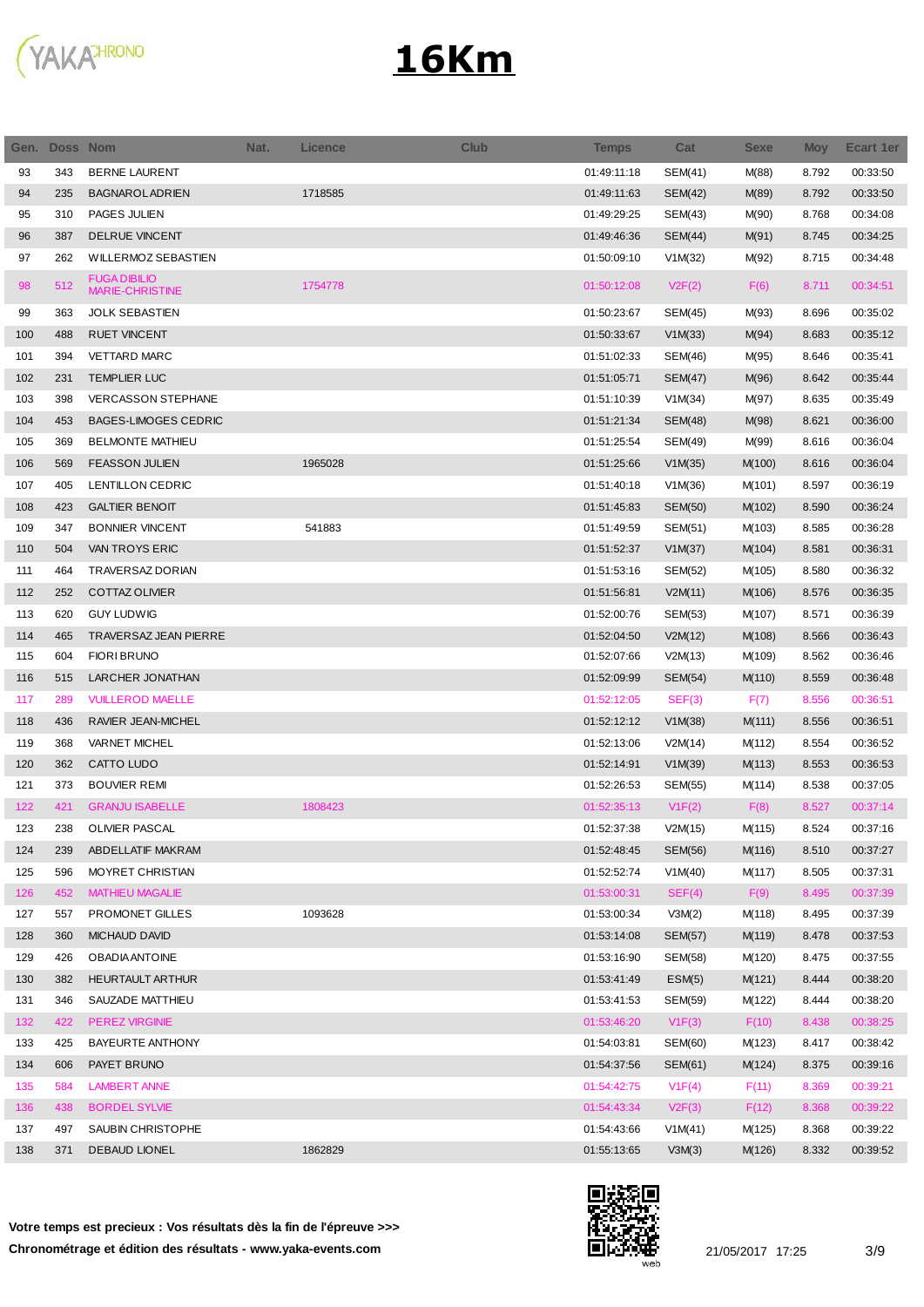

| Gen. | <b>Doss Nom</b> |                            | Nat. | <b>Licence</b> | <b>Club</b> | <b>Temps</b> | Cat            | Sexe   | <b>Moy</b> | <b>Ecart 1er</b> |
|------|-----------------|----------------------------|------|----------------|-------------|--------------|----------------|--------|------------|------------------|
| 139  | 495             | UNAL JEAN DENIS            |      |                |             | 01:55:18:26  | V1M(42)        | M(127) | 8.326      | 00:39:57         |
| 140  | 449             | LE CLERE ROMAIN            |      |                |             | 01:55:24:93  | SEM(62)        | M(128) | 8.318      | 00:40:03         |
| 141  | 220             | PETIT CHARLES-ANTOINE      |      |                |             | 01:55:42:45  | V1M(43)        | M(129) | 8.297      | 00:40:21         |
| 142  | 407             | <b>MERCIER JEROME</b>      |      |                |             | 01:55:53:08  | SEM(63)        | M(130) | 8.284      | 00:40:32         |
| 143  | 297             | <b>ARCHIREL FRANCK</b>     |      |                |             | 01:56:09:42  | V1M(44)        | M(131) | 8.265      | 00:40:48         |
| 144  | 331             | PERROD CHRISTOPHE          |      |                |             | 01:56:11:07  | V1M(45)        | M(132) | 8.262      | 00:40:50         |
| 145  | 568             | <b>MIEDZINSKI MICHEL</b>   |      |                |             | 01:56:11:74  | V1M(46)        | M(133) | 8.262      | 00:40:50         |
| 146  | 481             | <b>BOUKHALFA SAMIR</b>     |      |                |             | 01:56:15:07  | V1M(47)        | M(134) | 8.258      | 00:40:54         |
| 147  | 283             | <b>CHIRITIAN PASCAL</b>    |      |                |             | 01:56:23:53  | V1M(48)        | M(135) | 8.248      | 00:41:02         |
| 148  | 603             | PEUGNET FABRICE            |      |                |             | 01:56:24:11  | V1M(49)        | M(136) | 8.247      | 00:41:03         |
| 149  | 532             | <b>MORIN MICKAEL</b>       |      |                |             | 01:56:27:61  | SEM(64)        | M(137) | 8.243      | 00:41:06         |
| 150  | 457             | <b>GOURMELON CHRISTINE</b> |      |                |             | 01:56:28:85  | V2F(4)         | F(13)  | 8.242      | 00:41:07         |
| 151  | 427             | COIGNARD JEAN-NOEL         |      |                |             | 01:56:31:69  | V3M(4)         | M(138) | 8.239      | 00:41:10         |
| 152  | 622             | PERRICHON SEBASTIEN        |      |                |             | 01:56:33:02  | V1M(50)        | M(139) | 8.236      | 00:41:12         |
| 153  | 390             | <b>FERREIRA PATRICE</b>    |      |                |             | 01:56:36:30  | V2M(16)        | M(140) | 8.233      | 00:41:15         |
| 154  | 348             | PAILLON ALEXANDRE          |      |                |             | 01:56:47:99  | SEM(65)        | M(141) | 8.220      | 00:41:26         |
| 155  | 349             | PAILLON PHILIPPE           |      |                |             | 01:56:48:02  | V2M(17)        | M(142) | 8.219      | 00:41:27         |
| 156  | 602             | PEDRINIS JEAN-FRANCOIS     |      |                |             | 01:56:52:47  | V1M(51)        | M(143) | 8.214      | 00:41:31         |
| 157  | 277             | <b>VINARD CHRISTOPHE</b>   |      |                |             | 01:56:57:95  | V1M(52)        | M(144) | 8.208      | 00:41:36         |
| 158  | 592             | POLLIEND THOMAS            |      |                |             | 01:56:58:91  | <b>SEM(66)</b> | M(145) | 8.207      | 00:41:37         |
| 159  | 572             | JACQUARD STEPHANE          |      |                |             | 01:57:05:98  | V1M(53)        | M(146) | 8.199      | 00:41:44         |
| 160  | 274             | <b>GENTY PASCAL</b>        |      |                |             | 01:57:06:45  | V2M(18)        | M(147) | 8.198      | 00:41:45         |
| 161  | 467             | MAGAUD CHRISTOPHE          |      |                |             | 01:57:09:79  | V1M(54)        | M(148) | 8.194      | 00:41:48         |
| 162  | 279             | <b>BIBOLLET DOMINIQUE</b>  |      |                |             | 01:57:17:11  | V2M(19)        | M(149) | 8.185      | 00:41:56         |
| 163  | 574             | <b>BILBAULT MORGANE</b>    |      |                |             | 01:57:21:01  | SEF(5)         | F(14)  | 8.180      | 00:42:00         |
| 164  | 354             | PILOT STEPHANE             |      |                |             | 01:57:21:58  | V1M(55)        | M(150) | 8.180      | 00:42:00         |
| 165  | 260             | WILLIAMS DOM               |      |                |             | 01:57:22:11  | ESM(6)         | M(151) | 8.179      | 00:42:01         |
| 166  | 355             | <b>PILOT KARINE</b>        |      |                |             | 01:57:22:11  | V1F(5)         | F(15)  | 8.179      | 00:42:01         |
| 167  | 415             | <b>FRANCOIS PHILIPPE</b>   |      |                |             | 01:57:27:89  | V1M(56)        | M(152) | 8.173      | 00:42:06         |
| 168  | 619             | <b>TERRASSON CYRILLE</b>   |      |                |             | 01:57:43:71  | V1M(57)        | M(153) | 8.155      | 00:42:22         |
| 169  | 213             | <b>LECOIN GUILLAUME</b>    |      |                |             | 01:58:05:31  | SEM(67)        | M(154) | 8.129      | 00:42:44         |
| 170  | 478             | REGLEY SEBASTIEN           |      |                |             | 01:58:23:48  | <b>SEM(68)</b> | M(155) | 8.109      | 00:43:02         |
| 171  | 324             | <b>BROSSUT CLAUDE</b>      |      |                |             | 01:58:24:11  | V1F(6)         | F(16)  | 8.108      | 00:43:03         |
| 172  | 531             | <b>FOURNIER LAURENT</b>    |      |                |             | 01:58:25:41  | V1M(58)        | M(156) | 8.106      | 00:43:04         |
| 173  | 316             | <b>DUSSUPT MARINE</b>      |      |                |             | 01:58:26:26  | SEF(6)         | F(17)  | 8.105      | 00:43:05         |
| 174  | 496             | <b>NELLES BENOIT</b>       |      |                |             | 01:58:50:92  | V3M(5)         | M(157) | 8.078      | 00:43:29         |
| 175  | 417             | <b>FORAY AURELIE</b>       |      |                |             | 01:58:53:29  | SEF(7)         | F(18)  | 8.075      | 00:43:32         |
| 176  | 418             | LEGENDRE CHRISTOPHE        |      |                |             | 01:58:53:91  | <b>SEM(69)</b> | M(158) | 8.075      | 00:43:32         |
| 177  | 311             | <b>FESARD JULIEN</b>       |      |                |             | 01:58:54:18  | SEM(70)        | M(159) | 8.074      | 00:43:33         |
| 178  | 631             | <b>RAY LAURENT</b>         |      |                |             | 01:59:10:45  | V3M(6)         | M(160) | 8.055      | 00:43:49         |
| 179  | 414             | <b>GEYSEN ERIC</b>         |      |                |             | 01:59:38:13  | V2M(20)        | M(161) | 8.024      | 00:44:17         |
| 180  | 337             | <b>RENAUD DAVID</b>        |      |                |             | 01:59:41:24  | V1M(59)        | M(162) | 8.021      | 00:44:20         |
| 181  | 322             | CHAMPIER JEAN CLAUDE       |      |                |             | 01:59:49:90  | V3M(7)         | M(163) | 8.012      | 00:44:28         |
| 182  | 383             | <b>LESAGE JORDAN</b>       |      |                |             | 02:00:09:66  | ESM(7)         | M(164) | 7.990      | 00:44:48         |
| 183  | 372             | PERROT FABRICE             |      |                |             | 02:00:19:85  | V1M(60)        | M(165) | 7.978      | 00:44:58         |
| 184  | 623             | <b>VERNAY BRUNO</b>        |      |                |             | 02:00:22:05  | V1M(61)        | M(166) | 7.975      | 00:45:01         |
| 185  | 256             | <b>GENTY MAXIME</b>        |      |                |             | 02:00:24:31  | SEM(71)        | M(167) | 7.973      | 00:45:03         |

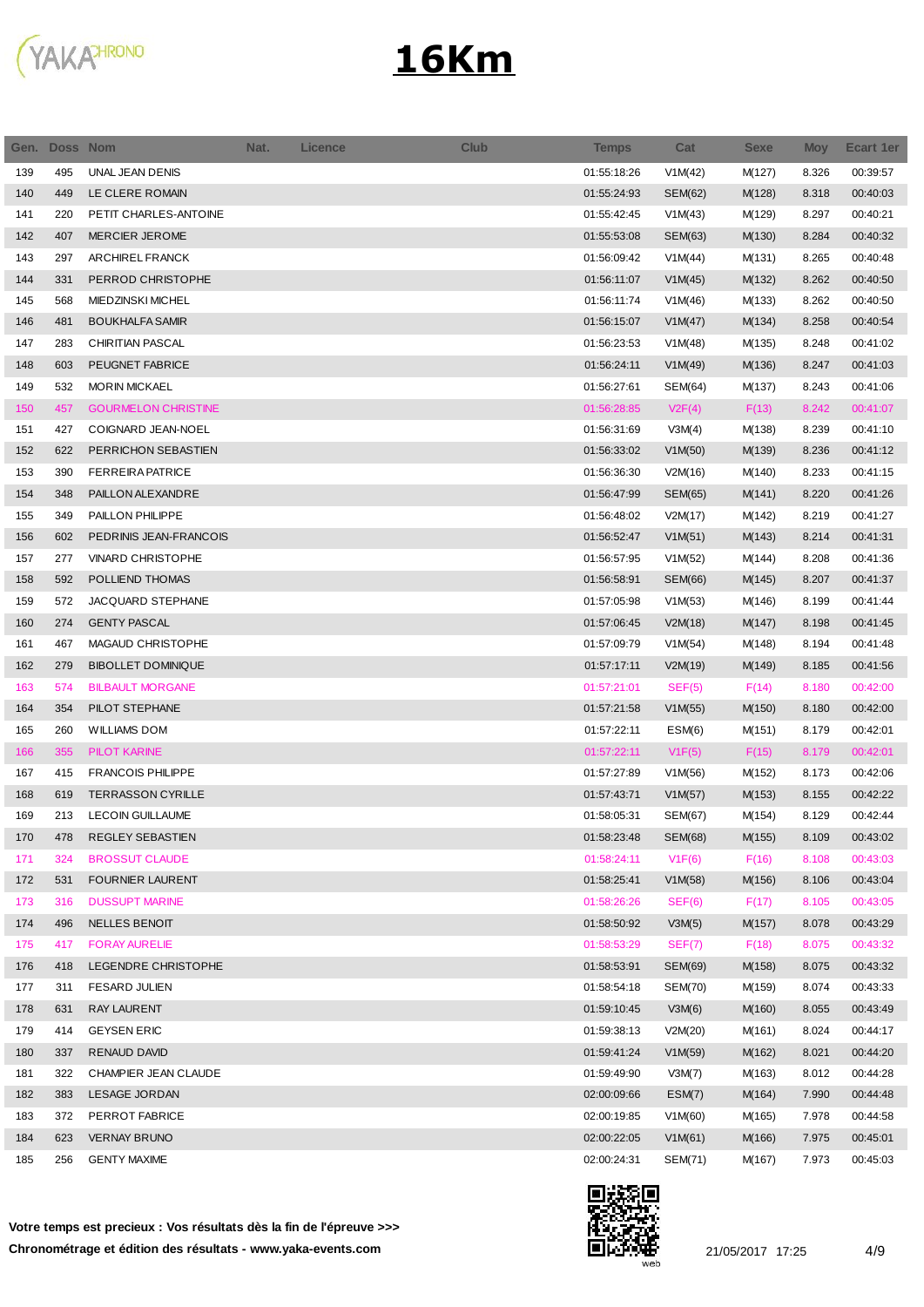

| Gen. | Doss Nom |                          | Nat. | <b>Licence</b> | <b>Club</b> | <b>Temps</b> | Cat            | <b>Sexe</b> | <b>Moy</b> | <b>Ecart 1er</b> |
|------|----------|--------------------------|------|----------------|-------------|--------------|----------------|-------------|------------|------------------|
| 186  | 317      | <b>BURDIN PASCAL</b>     |      |                |             | 02:00:49:56  | <b>SEM(72)</b> | M(168)      | 7.945      | 00:45:28         |
| 187  | 571      | MATHIEU PHIIIPPE         |      |                |             | 02:01:08:07  | V2M(21)        | M(169)      | 7.925      | 00:45:47         |
| 188  | 544      | DANIZET LOIC             |      | 1559398        |             | 02:01:09:84  | V1M(62)        | M(170)      | 7.924      | 00:45:48         |
| 189  | 287      | <b>MAUJEAN LOIC</b>      |      |                |             | 02:01:13:72  | SEM(73)        | M(171)      | 7.919      | 00:45:52         |
| 190  | 364      | <b>GRAZIA EDDIE</b>      |      |                |             | 02:01:48:46  | V1M(63)        | M(172)      | 7.881      | 00:46:27         |
| 191  | 432      | <b>MOIROUX MARTIAL</b>   |      |                |             | 02:02:03:46  | V1M(64)        | M(173)      | 7.865      | 00:46:42         |
| 192  | 228      | <b>BOUSSEAU AUDREY</b>   |      |                |             | 02:02:13:52  | SEF(8)         | F(19)       | 7.854      | 00:46:52         |
| 193  | 350      | MAGOT GUILLAUME          |      |                |             | 02:02:17:09  | V1M(65)        | M(174)      | 7.850      | 00:46:56         |
| 194  | 576      | <b>HUGUET STEPHANE</b>   |      |                |             | 02:02:17:83  | V1M(66)        | M(175)      | 7.850      | 00:46:56         |
| 195  | 284      | MICHEAUX CHARLOTTE       |      |                |             | 02:02:22:28  | SEF(9)         | F(20)       | 7.845      | 00:47:01         |
| 196  | 385      | <b>BOLON MARTIAL</b>     |      |                |             | 02:02:37:56  | V2M(22)        | M(176)      | 7.829      | 00:47:16         |
| 197  | 402      | SUBRA NICOLAS            |      |                |             | 02:02:43:75  | V1M(67)        | M(177)      | 7.822      | 00:47:22         |
| 198  | 561      | <b>BANGE NADINE</b>      |      |                |             | 02:02:47:37  | V2F(5)         | F(21)       | 7.818      | 00:47:26         |
| 199  | 542      | <b>GOUGOUX ERWAN</b>     |      |                |             | 02:02:50:50  | SEM(74)        | M(178)      | 7.815      | 00:47:29         |
| 200  | 218      | <b>KHERFALLAH EDRISS</b> |      |                |             | 02:02:53:09  | <b>SEM(75)</b> | M(179)      | 7.812      | 00:47:32         |
| 201  | 451      | <b>OMRI DJAMEL</b>       |      |                |             | 02:03:09:07  | V1M(68)        | M(180)      | 7.795      | 00:47:48         |
| 202  | 329      | RAYMOND FABRICE          |      |                |             | 02:03:12:38  | V1M(69)        | M(181)      | 7.792      | 00:47:51         |
| 203  | 207      | HOURRIEZ GAEL            |      |                |             | 02:03:21:64  | V1M(70)        | M(182)      | 7.782      | 00:48:00         |
| 204  | 380      | ALLARD BERTRAND          |      |                |             | 02:03:22:01  | V1M(71)        | M(183)      | 7.781      | 00:48:01         |
| 205  | 237      | D'AGOSTINI RAPHAEL       |      |                |             | 02:03:24:05  | V1M(72)        | M(184)      | 7.779      | 00:48:03         |
| 206  | 528      | <b>BAILLY GILLES</b>     |      |                |             | 02:03:36:30  | V1M(73)        | M(185)      | 7.766      | 00:48:15         |
| 207  | 437      | <b>MOINE VALERIE</b>     |      |                |             | 02:03:37:38  | V1F(7)         | F(22)       | 7.765      | 00:48:16         |
| 208  | 575      | LAMY CEDRIC              |      |                |             | 02:03:39:18  | V1M(74)        | M(186)      | 7.763      | 00:48:18         |
| 209  | 541      | TREBOUET STEPHANE        |      |                |             | 02:03:45:43  | V1M(75)        | M(187)      | 7.757      | 00:48:24         |
| 210  | 312      | VALVORT AURORE-CECILE    |      |                |             | 02:03:50:70  | SEF(10)        | F(23)       | 7.752      | 00:48:29         |
| 211  | 353      | <b>DECHIPRE LAURENCE</b> |      |                |             | 02:03:51:42  | V2F(6)         | F(24)       | 7.751      | 00:48:30         |
| 212  | 243      | THUDEROZ GAEL            |      |                |             | 02:03:57:58  | <b>SEM(76)</b> | M(188)      | 7.745      | 00:48:36         |
| 213  | 590      | <b>REVERT PAUL</b>       |      |                |             | 02:04:02:85  | V1M(76)        | M(189)      | 7.739      | 00:48:41         |
| 214  | 258      | <b>COURT KEVIN</b>       |      |                |             | 02:04:02:90  | <b>SEM(77)</b> | M(190)      | 7.739      | 00:48:41         |
| 215  | 616      | BERNARD JEROME           |      |                |             | 02:04:05:40  | SEM(78)        | M(191)      | 7.736      | 00:48:44         |
| 216  | 296      | <b>DA SILVA ARTUR</b>    |      |                |             | 02:04:07:22  | V2M(23)        | M(192)      | 7.734      | 00:48:46         |
| 217  | 229      | <b>BISTOLFI JEREMY</b>   |      |                |             | 02:04:34:82  | <b>SEM(79)</b> | M(193)      | 7.706      | 00:49:13         |
| 218  | 219      | <b>GRAZIA MAGALI</b>     |      |                |             | 02:04:38:86  | V1F(8)         | F(25)       | 7.702      | 00:49:17         |
| 219  | 540      | MAESTRO FLORENT          |      |                |             | 02:04:53:05  | SEM(80)        | M(194)      | 7.687      | 00:49:32         |
| 220  | 462      | PAUL PATRICK             |      |                |             | 02:04:58:97  | V2M(24)        | M(195)      | 7.682      | 00:49:37         |
| 221  | 259      | <b>RABOU ELSA</b>        |      |                |             | 02:05:00:68  | V1F(9)         | F(26)       | 7.68       | 00:49:39         |
| 222  | 461      | <b>BOUVARD MARC</b>      |      |                |             | 02:05:07:69  | V3M(8)         | M(196)      | 7.672      | 00:49:46         |
| 223  | 538      | <b>GEORGET MARTIAL</b>   |      |                |             | 02:05:15:30  | V3M(9)         | M(197)      | 7.664      | 00:49:54         |
| 224  | 278      | <b>BIBOLLET JEREMY</b>   |      |                |             | 02:05:19:10  | SEM(81)        | M(198)      | 7.660      | 00:49:58         |
| 225  | 420      | <b>DUCLOS SARAH</b>      |      |                |             | 02:05:28:86  | SEF(11)        | F(27)       | 7.651      | 00:50:07         |
| 226  | 381      | <b>HEURTAULT XAVIER</b>  |      |                |             | 02:05:34:70  | V2M(25)        | M(199)      | 7.645      | 00:50:13         |
| 227  | 205      | DUCOLOMB GUILLAUME       |      |                |             | 02:05:41:25  | SEM(82)        | M(200)      | 7.638      | 00:50:20         |
| 228  | 502      | <b>GROS FREDERIC</b>     |      |                |             | 02:05:47:09  | V1M(77)        | M(201)      | 7.632      | 00:50:26         |
| 229  | 416      | <b>COSTE PATRICK</b>     |      |                |             | 02:05:49:26  | V1M(78)        | M(202)      | 7.630      | 00:50:28         |
| 230  | 270      | <b>JACQUIN AUDREY</b>    |      |                |             | 02:05:51:95  | SEF(12)        | F(28)       | 7.628      | 00:50:30         |
| 231  | 585      | LAMBERT THIERRY          |      |                |             | 02:06:01:60  | V1M(79)        | M(203)      | 7.618      | 00:50:40         |
| 232  | 474      | <b>ASCIUTTO VIVIEN</b>   |      |                |             | 02:06:05:83  | SEM(83)        | M(204)      | 7.614      | 00:50:44         |
|      |          |                          |      |                |             |              |                |             |            |                  |



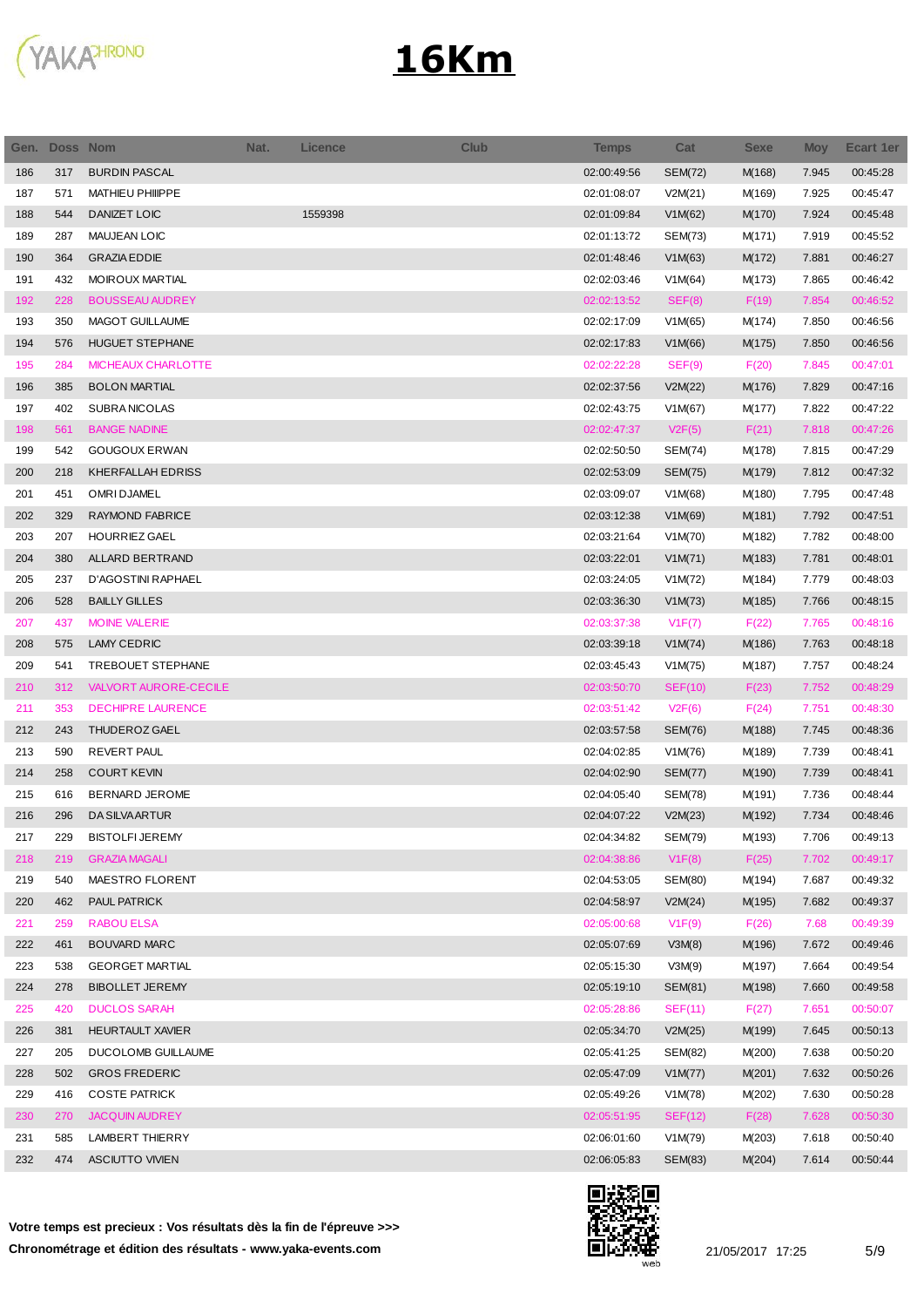

| Gen. | <b>Doss Nom</b> |                           | Nat. | <b>Licence</b> | <b>Club</b> | <b>Temps</b> | Cat            | <b>Sexe</b> | <b>Moy</b> | <b>Ecart 1er</b> |
|------|-----------------|---------------------------|------|----------------|-------------|--------------|----------------|-------------|------------|------------------|
| 233  | 439             | <b>GAUDET GREG</b>        |      |                |             | 02:06:06:10  | <b>SEM(84)</b> | M(205)      | 7.613      | 00:50:45         |
| 234  | 614             | <b>GEONI PATRICK</b>      |      |                |             | 02:06:07:15  | V2M(26)        | M(206)      | 7.611      | 00:50:46         |
| 235  | 591             | PAYET JEAN-BAPTISTE       |      |                |             | 02:06:19:71  | V1M(80)        | M(207)      | 7.599      | 00:50:58         |
| 236  | 566             | RAQUIN CHRISTOPHE         |      |                |             | 02:06:19:78  | V2M(27)        | M(208)      | 7.599      | 00:50:58         |
| 237  | 249             | <b>NIVON FLORENT</b>      |      |                |             | 02:06:26:69  | SEM(85)        | M(209)      | 7.592      | 00:51:05         |
| 238  | 224             | RENAUX JEREMY             |      |                |             | 02:06:27:58  | <b>SEM(86)</b> | M(210)      | 7.591      | 00:51:06         |
| 239  | 245             | <b>GIROT FANNY</b>        |      |                |             | 02:06:32:29  | SEF(13)        | F(29)       | 7.586      | 00:51:11         |
| 240  | 555             | <b>CERDON LUCIE</b>       |      |                |             | 02:06:32:57  | SEF(14)        | F(30)       | 7.586      | 00:51:11         |
| 241  | 480             | <b>BILLET JEROME</b>      |      |                |             | 02:06:34:69  | V1M(81)        | M(211)      | 7.584      | 00:51:13         |
| 242  | 582             | ROBARDEY JULIEN           |      |                |             | 02:06:39:50  | <b>SEM(87)</b> | M(212)      | 7.579      | 00:51:18         |
| 243  | 450             | <b>RIQUIN BENOIT</b>      |      |                |             | 02:06:41:83  | SEM(88)        | M(213)      | 7.577      | 00:51:20         |
| 244  | 321             | ZAHRI HASSAN              |      |                |             | 02:06:50:78  | V2M(28)        | M(214)      | 7.568      | 00:51:29         |
| 245  | 627             | <b>VACHER CAMILLE</b>     |      |                |             | 02:06:54:54  | SEF(15)        | F(31)       | 7.565      | 00:51:33         |
| 246  | 579             | LEJEUNE BENJAMIN          |      |                |             | 02:07:03:05  | <b>SEM(89)</b> | M(215)      | 7.556      | 00:51:42         |
| 247  | 299             | <b>BIEVER MYLENE</b>      |      |                |             | 02:07:29:28  | <b>SEF(16)</b> | F(32)       | 7.530      | 00:52:08         |
| 248  | 593             | POLLIEND BENOIT           |      |                |             | 02:07:39:40  | SEM(90)        | M(216)      | 7.520      | 00:52:18         |
| 249  | 509             | <b>COIGNARD ISABELLE</b>  |      |                |             | 02:07:47:86  | <b>SEF(17)</b> | F(33)       | 7.512      | 00:52:26         |
| 250  | 486             | <b>SPATARO THIERRY</b>    |      |                |             | 02:07:48:63  | V1M(82)        | M(217)      | 7.511      | 00:52:27         |
| 251  | 282             | <b>REGOLINI PAUL</b>      |      |                |             | 02:08:06:76  | SEM(91)        | M(218)      | 7.494      | 00:52:45         |
| 252  | 320             | <b>DEBARRE CHRISTINE</b>  |      |                |             | 02:08:28:59  | V1F(10)        | F(34)       | 7.472      | 00:53:07         |
| 253  | 223             | <b>GARNIER CLAIRE</b>     |      |                |             | 02:08:38:95  | <b>SEF(18)</b> | F(35)       | 7.463      | 00:53:17         |
| 254  | 377             | <b>SOUSINATHALIE</b>      |      |                |             | 02:08:42:29  | V1F(11)        | F(36)       | 7.459      | 00:53:21         |
| 255  | 399             | DOS SANTOS CARLOS         |      |                |             | 02:08:48:09  | V2M(29)        | M(219)      | 7.453      | 00:53:27         |
| 256  | 378             | SOUSI JEAN MARC           |      |                |             | 02:08:54:74  | V1M(83)        | M(220)      | 7.447      | 00:53:33         |
| 257  | 441             | <b>BORDILLON PHILIPPE</b> |      |                |             | 02:09:05:07  | V2M(30)        | M(221)      | 7.437      | 00:53:44         |
|      |                 |                           |      |                |             |              |                |             |            |                  |
| 258  | 466             | LAIR MATHIEU              |      |                |             | 02:09:12:40  | SEM(92)        | M(222)      | 7.430      | 00:53:51         |
| 259  | 251             | MOLLEREAU BERTRAND        |      |                |             | 02:09:35:61  | V1M(84)        | M(223)      | 7.408      | 00:54:14         |
| 260  | 479             | <b>FULGET LUDIVINE</b>    |      |                |             | 02:09:47:10  | SEF(19)        | F(37)       | 7.396      | 00:54:26         |
| 261  | 560             | <b>CODEX BRIGITTE</b>     |      |                |             | 02:10:00:97  | V1F(12)        | F(38)       | 7.384      | 00:54:39         |
| 262  | 261             | <b>TOLOSSIAURELIE</b>     |      |                |             | 02:10:07:48  | SEF(20)        | F(39)       | 7.377      | 00:54:46         |
| 263  | 553             | <b>HENISSE LAURENCE</b>   |      |                |             | 02:10:35:98  | V1F(13)        | F(40)       | 7.351      | 00:55:14         |
| 264  | 292             | CAPARROS CEDRIC           |      |                |             | 02:10:40:80  | SEM(93)        | M(224)      | 7.346      | 00:55:19         |
| 265  | 336             | <b>CLARET HELOISE</b>     |      |                |             | 02:10:42:83  | SEF(21)        | F(41)       | 7.345      | 00:55:21         |
| 266  | 301             | PIERRE EMMANUELLE         |      |                |             | 02:10:49:87  | SEF(22)        | F(42)       | 7.338      | 00:55:28         |
| 267  | 459             | MAHAMDI HACENE            |      |                |             | 02:10:51:63  | V1M(85)        | M(225)      | 7.336      | 00:55:30         |
| 268  | 217             | <b>BALME CHRYSTEL</b>     |      |                |             | 02:11:12:74  | V1F(14)        | F(43)       | 7.317      | 00:55:51         |
| 269  | 241             | <b>TEPPE ANNE-LAURE</b>   |      |                |             | 02:11:26:86  | SEF(23)        | F(44)       | 7.304      | 00:56:05         |
| 270  | 242             | <b>FAGEOLLE STEFAN</b>    |      |                |             | 02:11:26:89  | SEM(94)        | M(226)      | 7.304      | 00:56:05         |
| 271  | 379             | MEUNIER EMMANUELLE        |      | 1717031        |             | 02:11:30:38  | SEF(24)        | F(45)       | 7.300      | 00:56:09         |
| 272  | 573             | <b>MOREAU RENAUD</b>      |      |                |             | 02:12:06:16  | SEM(95)        | M(227)      | 7.267      | 00:56:45         |
| 273  | 567             | <b>MOLLON LAURENCE</b>    |      |                |             | 02:12:06:35  | V1F(15)        | F(46)       | 7.267      | 00:56:45         |
| 274  | 367             | FOURT JEAN FRANCOIS       |      |                |             | 02:12:09:64  | V1M(86)        | M(228)      | 7.264      | 00:56:48         |
| 275  | 440             | <b>BOUZIDI JACQUES</b>    |      |                |             | 02:12:30:54  | SEM(96)        | M(229)      | 7.245      | 00:57:09         |
| 276  | 248             | <b>GUICHARDON DANIEL</b>  |      |                |             | 02:12:32:79  | V2M(31)        | M(230)      | 7.243      | 00:57:11         |
| 277  | 490             | <b>GANDRILLE AURELIE</b>  |      | 1885852        |             | 02:12:34:16  | SEF(25)        | F(47)       | 7.241      | 00:57:13         |
| 278  | 491             | <b>GANDRILLE JEREMY</b>   |      |                |             | 02:12:34:19  | <b>SEM(97)</b> | M(231)      | 7.241      | 00:57:13         |
| 279  | 522             | MARTYNIAK VALENTIN        |      |                |             | 02:12:40:40  | SEM(98)        | M(232)      | 7.236      | 00:57:19         |

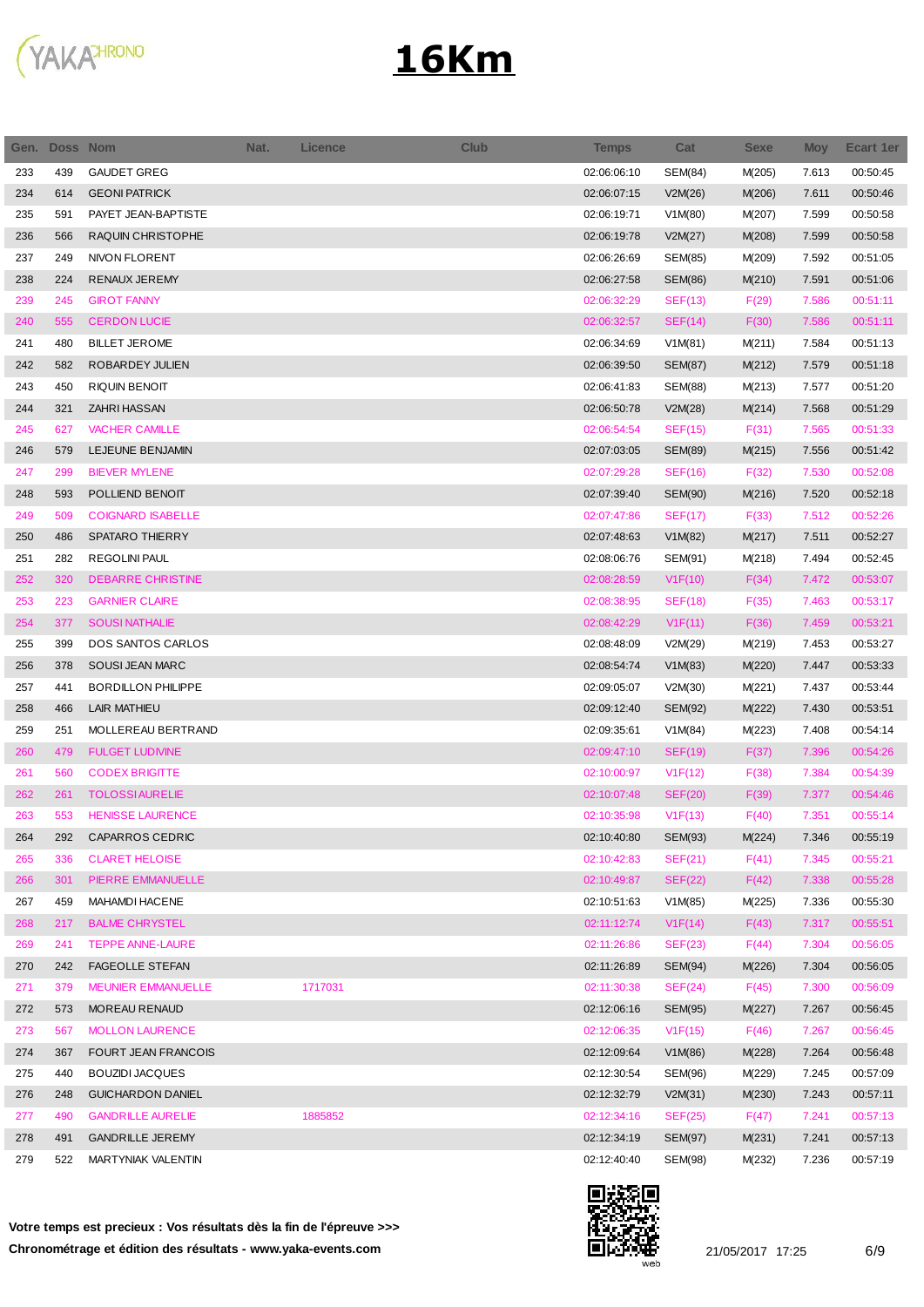

| Gen. | <b>Doss Nom</b> |                                 | Nat. | <b>Licence</b> | <b>Club</b> | <b>Temps</b> | Cat                  | <b>Sexe</b> | <b>Moy</b> | <b>Ecart 1er</b> |
|------|-----------------|---------------------------------|------|----------------|-------------|--------------|----------------------|-------------|------------|------------------|
| 280  | 294             | <b>IRIBARNE SERGE</b>           |      |                |             | 02:12:44:42  | V1M(87)              | M(233)      | 7.232      | 00:57:23         |
| 281  | 483             | <b>DUBOISSET GERALD</b>         |      |                |             | 02:12:46:09  | SEM(99)              | M(234)      | 7.230      | 00:57:25         |
| 282  | 537             | LE GUERN MAEL                   |      |                |             | 02:12:53:63  | SEF(26)              | F(48)       | 7.224      | 00:57:32         |
| 283  | 536             | <b>OBRIOT VICTOR</b>            |      |                |             | 02:12:53:91  | SEM(100)             | M(235)      | 7.224      | 00:57:32         |
| 284  | 630             | <b>DELAVENNE LAURENCE</b>       |      |                |             | 02:13:07:60  | V1F(16)              | F(49)       | 7.211      | 00:57:46         |
| 285  | 267             | MANOURY CHARLES                 |      |                |             | 02:13:35:04  | SEM(101)             | M(236)      | 7.186      | 00:58:14         |
| 286  | 472             | <b>CLECHET THIERRY</b>          |      |                |             | 02:13:35:76  | V2M(32)              | M(237)      | 7.186      | 00:58:14         |
| 287  | 330             | PERCEAU YOHANNE                 |      |                |             | 02:13:39:17  | SEF(27)              | F(50)       | 7.182      | 00:58:18         |
| 288  | 552             | <b>FLORY CELINE</b>             |      |                |             | 02:13:46:55  | <b>SEF(28)</b>       | F(51)       | 7.176      | 00:58:25         |
| 289  | 272             | VANHOFFELEN BENOIT              |      |                |             | 02:13:46:94  | SEM(102)             | M(238)      | 7.176      | 00:58:25         |
| 290  | 204             | <b>SIMON MATTHIEU</b>           |      |                |             | 02:13:58:66  | V1M(88)              | M(239)      | 7.165      | 00:58:37         |
| 291  | 356             | TRUCHE SEBASTIEN                |      |                |             | 02:14:05:34  | SEM(103)             | M(240)      | 7.159      | 00:58:44         |
| 292  | 403             | <b>TRIPET DAMIEN</b>            |      |                |             | 02:14:23:15  | V1M(89)              | M(241)      | 7.143      | 00:59:02         |
| 293  | 386             | <b>LYKAKIS EVA</b>              |      |                |             | 02:14:34:39  | EST(2)               | F(52)       | 7.134      | 00:59:13         |
| 294  | 448             | <b>DUBIEZ SYLVIE</b>            |      |                |             | 02:14:52:16  | V1F(17)              | F(53)       | 7.118      | 00:59:31         |
| 295  | 210             | REGLEY JEROME                   |      |                |             | 02:14:54:08  | SEM(104)             | M(242)      | 7.116      | 00:59:33         |
| 296  | 598             | <b>CONAND PIERRE</b>            |      |                |             | 02:14:59:96  | SEM(105)             | M(243)      | 7.111      | 00:59:38         |
| 297  | 458             | ALILLOU MUSTAPHA                |      |                |             | 02:15:20:31  | V1M(90)              | M(244)      | 7.093      | 00:59:59         |
| 298  | 562             | <b>THOMAS LIONEL</b>            |      |                |             | 02:15:40:37  | V1M(91)              | M(245)      | 7.076      | 01:00:19         |
| 299  | 429             | <b>REGLEY BETTY</b>             |      |                |             | 02:15:51:10  | SEF(29)              | F(54)       | 7.066      | 01:00:30         |
| 300  | 563             | <b>BABOLAT FLORENCE</b>         |      |                |             | 02:16:05:31  | <b>SEF(30)</b>       | F(55)       | 7.054      | 01:00:44         |
| 301  | 276             | COMEROT NICOLAS                 |      |                |             | 02:16:05:67  | V1M(92)              | M(246)      | 7.054      | 01:00:44         |
| 302  | 558             | <b>GUILLAUD CORINNE</b>         |      |                |             | 02:16:10:85  | V1F(18)              | F(56)       | 7.050      | 01:00:49         |
| 303  | 482             | <b>DUBOISSET STEPHANIE</b>      |      |                |             | 02:16:13:91  | SEF(31)              | F(57)       | 7.047      | 01:00:52         |
| 304  | 548             | <b>CARRON FREDERIC</b>          |      |                |             | 02:17:08:53  | V1M(93)              | M(247)      | 7.000      | 01:01:47         |
| 305  | 607             | MIELLE EDDY                     |      |                |             | 02:17:42:22  | SEM(106)             | M(248)      | 6.971      | 01:02:21         |
| 306  | 455             | NIBOUCHA PIERRICK               |      |                |             | 02:17:45:19  | SEM(107)             | M(249)      | 6.969      | 01:02:24         |
| 307  | 419             | LIU DING HOA                    |      |                |             | 02:17:47:39  | V1M(94)              | M(250)      | 6.967      | 01:02:26         |
| 308  | 460             | <b>BARD MICHAEL</b>             |      |                |             | 02:18:04:64  | SEM(108)             | M(251)      | 6.953      | 01:02:43         |
| 309  | 246             | PECOUD STEPHANE                 |      |                |             | 02:19:18:84  | V1M(95)              | M(252)      | 6.891      | 01:03:57         |
| 310  | 323             | PIPET FRANCOISE                 |      |                |             | 02:20:13:34  | V2F(7)               | F(58)       | 6.846      | 01:04:52         |
| 311  | 431             | <b>ADJADJ CELINE</b>            |      |                |             | 02:20:13:97  | V <sub>1</sub> F(19) | F(59)       | 6.846      | 01:04:52         |
| 312  | 281             | LAPIERRE CHRISTOPHE             |      |                |             | 02:20:33:55  | V1M(96)              | M(253)      | 6.830      | 01:05:12         |
| 313  | 226             | VANDEKERCKHOVE<br>JEAN-FRANCOIS |      |                |             | 02:20:40:92  | V2M(33)              | M(254)      | 6.824      | 01:05:19         |
| 314  | 313             | KOELBLEN THOMAS                 |      |                |             | 02:21:11:08  | SEM(109)             | M(255)      | 6.799      | 01:05:50         |
| 315  | 375             | CHEIKH ABDELKADER               |      |                |             | 02:21:33:82  | V3M(10)              | M(256)      | 6.782      | 01:06:12         |
| 316  | 376             | NALLET MYRIAM                   |      |                |             | 02:21:33:83  | <b>SEF(32)</b>       | F(60)       | 6.782      | 01:06:12         |
| 317  | 393             | <b>JACQUART EDITH</b>           |      |                |             | 02:21:44:14  | EST(3)               | F(61)       | 6.773      | 01:06:23         |
| 318  | 269             | MEYER ERIC                      |      |                |             | 02:21:44:36  | V1M(97)              | M(257)      | 6.773      | 01:06:23         |
| 319  | 388             | <b>LAURENT SONIA</b>            |      |                |             | 02:21:47:56  | V1F(20)              | F(62)       | 6.770      | 01:06:26         |
| 320  | 384             | <b>BAGNON PATRICE</b>           |      |                |             | 02:21:47:58  | V2M(34)              | M(258)      | 6.770      | 01:06:26         |
| 321  | 271             | <b>GIRAUD GREGORY</b>           |      |                |             | 02:22:04:18  | SEM(110)             | M(259)      | 6.757      | 01:06:43         |
| 322  | 236             | <b>GIROUD DENIS</b>             |      |                |             | 02:22:28:56  | V2M(35)              | M(260)      | 6.738      | 01:07:07         |
| 323  | 214             | <b>BERTHOLET PATRICIA</b>       |      |                |             | 02:22:43:65  | V2F(8)               | F(63)       | 6.726      | 01:07:22         |
| 324  | 263             | <b>BADOT ADELAIDE</b>           |      |                |             | 02:22:54:40  | <b>SEF(33)</b>       | F(64)       | 6.717      | 01:07:33         |
| 325  | 624             | <b>DUMOULIN FLORENT</b>         |      |                |             | 02:22:54:63  | V1M(98)              | M(261)      | 6.717      | 01:07:33         |

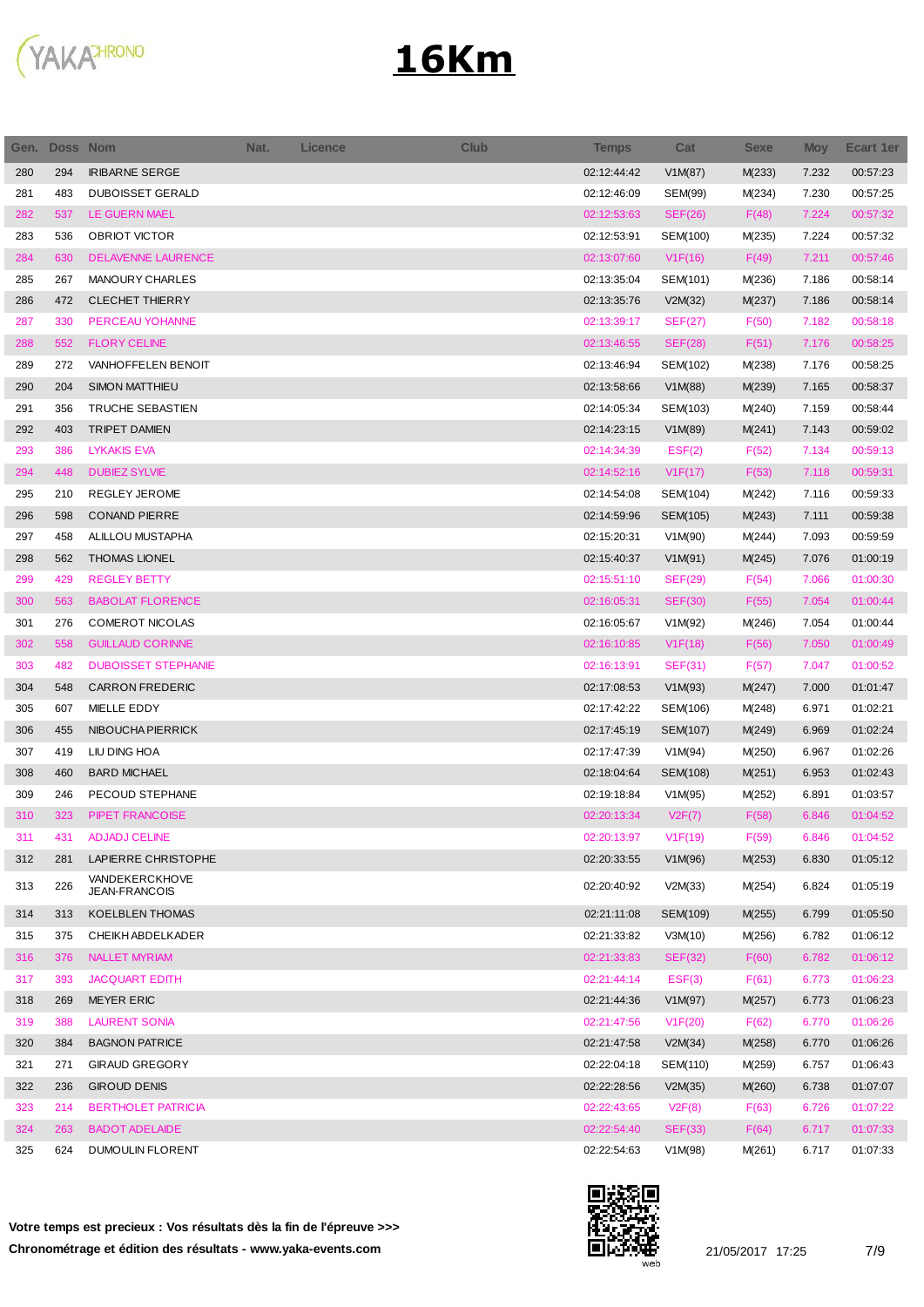

| Gen. | <b>Doss Nom</b> |                                        | Nat. | <b>Licence</b> | Club | <b>Temps</b> | Cat             | <b>Sexe</b> | <b>Moy</b> | Ecart 1er |
|------|-----------------|----------------------------------------|------|----------------|------|--------------|-----------------|-------------|------------|-----------|
| 326  | 625             | RUMIANO JEAN-LOUIS                     |      |                |      | 02:22:54:84  | V3M(11)         | M(262)      | 6.717      | 01:07:33  |
| 327  | 396             | <b>VOSSIER LOIC</b>                    |      |                |      | 02:23:16:19  | SEM(111)        | M(263)      | 6.700      | 01:07:55  |
| 328  | 359             | <b>GUERRAZZI GUILLAUME</b>             |      |                |      | 02:23:32:03  | SEM(112)        | M(264)      | 6.688      | 01:08:11  |
| 329  | 280             | <b>VARREL CHLOE</b>                    |      |                |      | 02:23:32:60  | SEF(34)         | F(65)       | 6.688      | 01:08:11  |
| 330  | 351             | TOURNIER STEPHANE                      |      |                |      | 02:23:32:87  | V1M(99)         | M(265)      | 6.688      | 01:08:11  |
| 331  | 578             | <b>DECOURS FRANCOIS</b>                |      |                |      | 02:23:33:03  | SEM(113)        | M(266)      | 6.687      | 01:08:12  |
| 332  | 285             | <b>NOAILLES LAURA</b>                  |      |                |      | 02:23:44:69  | <b>SEF(35)</b>  | F(66)       | 6.679      | 01:08:23  |
| 333  | 577             | <b>ROUX X VANESSA</b>                  |      |                |      | 02:23:47:17  | <b>SEF(36)</b>  | F(67)       | 6.676      | 01:08:26  |
| 334  | 499             | <b>MAIRET CECILE</b>                   |      | 1335475        |      | 02:23:57:98  | <b>SEF(37)</b>  | F(68)       | 6.668      | 01:08:36  |
| 335  | 471             | <b>RIERE AGNES</b>                     |      |                |      | 02:23:58:38  | V1F(21)         | F(69)       | 6.668      | 01:08:37  |
| 336  | 580             | <b>RENAULT MICKAEL</b>                 |      |                |      | 02:24:18:61  | SEM(114)        | M(267)      | 6.652      | 01:08:57  |
| 337  | 225             | <b>BOSSET ANJA</b>                     |      | 1894537        |      | 02:24:30:26  | V1F(22)         | F(70)       | 6.643      | 01:09:09  |
| 338  | 308             | DUPERRET JEAN-CHARLES                  |      |                |      | 02:24:32:15  | V2M(36)         | M(268)      | 6.642      | 01:09:11  |
| 339  | 247             | BOUDOU JEAN-LUC                        |      |                |      | 02:24:32:25  | V2M(37)         | M(269)      | 6.642      | 01:09:11  |
| 340  | 244             | <b>CHAIGNEAU EMILIE</b>                |      |                |      | 02:24:32:31  | <b>SEF(38)</b>  | F(71)       | 6.642      | 01:09:11  |
| 341  | 404             | <b>SIMMINI BARBARA</b>                 |      |                |      | 02:24:49:87  | V1F(23)         | F(72)       | 6.629      | 01:09:28  |
| 342  | 447             | <b>FRANCOIS CHRISTINE</b>              |      |                |      | 02:24:59:38  | V2F(9)          | F(73)       | 6.621      | 01:09:38  |
| 343  | 489             | <b>BENOIT MATHILDE</b>                 |      |                |      | 02:25:06:53  | <b>SEF(39)</b>  | F(74)       | 6.616      | 01:09:45  |
| 344  | 581             | <b>BARLIESTELLE</b>                    |      |                |      | 02:26:03:65  | <b>SEF(40)</b>  | F(75)       | 6.573      | 01:10:42  |
| 345  | 534             | <b>COTTAREL YVES</b>                   |      |                |      | 02:26:20:62  | V2M(38)         | M(270)      | 6.560      | 01:10:59  |
| 346  | 530             | <b>GALLIOT MARTINE</b>                 |      |                |      | 02:26:40:42  | V2F(10)         | F(76)       | 6.545      | 01:11:19  |
| 347  | 442             | <b>PEREIRA MARIA</b>                   |      |                |      | 02:26:40:48  | V1F(24)         | F(77)       | 6.545      | 01:11:19  |
| 348  | 605             | <b>BRUN FREDERIC</b>                   |      |                |      | 02:27:06:34  | V1M(100)        | M(271)      | 6.526      | 01:11:45  |
| 349  | 510             | <b>PICAPER LAURENCE</b>                |      |                |      | 02:27:16:25  | V1F(25)         | F(78)       | 6.518      | 01:11:55  |
| 350  | 468             | <b>CHAPELLE LUCIE</b>                  |      |                |      | 02:28:23:77  | SEF(41)         | F(79)       | 6.469      | 01:13:02  |
| 351  | 469             | QUEIROS DE OLIVEIRA<br>CARLOS          |      |                |      | 02:28:24:03  | V1M(101)        | M(272)      | 6.469      | 01:13:03  |
| 352  | 484             | <b>MOSCARA BLANDINE</b>                |      |                |      | 02:29:26:78  | SEF(42)         | F(80)       | 6.424      | 01:14:05  |
| 353  | 473             | ANDRIEU CHARLOTTE                      |      |                |      | 02:29:26:93  | V1F(26)         | F(81)       | 6.424      | 01:14:05  |
| 354  | 456             | <b>BARTHELEMY LORETTE</b>              |      |                |      | 02:29:27:25  | V2F(11)         | F(82)       | 6.423      | 01:14:06  |
| 355  | 221             | <b>ROMEO ELODIE</b>                    |      |                |      | 02:29:49:08  | SEF(43)         | F(83)       | 6.407      | 01:14:28  |
| 356  | 325             | <b>GUY JONATHAN</b>                    |      |                |      | 02:30:32:51  | <b>SEM(115)</b> | M(273)      | 6.377      | 01:15:11  |
| 357  | 612             | <b>CROUIN DAVID</b>                    |      |                |      | 02:31:06:15  | V1M(102)        | M(274)      | 6.353      | 01:15:45  |
| 358  | 613             | <b>VIOLANTE VINCENT</b>                |      |                |      | 02:31:06:44  | V1M(103)        | M(275)      | 6.353      | 01:15:45  |
| 359  | 406             | <b>MERCIER MELANIE</b>                 |      |                |      | 02:31:41:66  | SEF(44)         | F(84)       | 6.328      | 01:16:20  |
| 360  | 391             | <b>GADET AURELIE</b>                   |      |                |      | 02:31:41:77  | SEF(45)         | F(85)       | 6.328      | 01:16:20  |
| 361  | 428             | <b>VINCENSINI CAMILLE</b>              |      |                |      | 02:33:17:17  | SEF(46)         | F(86)       | 6.262      | 01:17:56  |
| 362  | 609             | LOUYOT JEAN-PHILIPPE                   |      |                |      | 02:33:28:67  | V1M(104)        | M(276)      | 6.255      | 01:18:07  |
| 363  | 546             | CAILLE DOMINIQUE                       |      |                |      | 02:34:21:43  | V2M(39)         | M(277)      | 6.219      | 01:19:00  |
| 364  | 565             | <b>COUTISSON SANDRA</b>                |      |                |      | 02:34:30:76  | V1F(27)         | F(87)       | 6.213      | 01:19:09  |
| 365  | 361             | CHEVASSUS A L'ANTOINE<br><b>MICHEL</b> |      |                |      | 02:36:52:19  | V4M(1)          | M(278)      | 6.119      | 01:21:31  |
| 366  | 365             | <b>TOURABI HOUDA</b>                   |      |                |      | 02:37:16:36  | V1F(28)         | F(88)       | 6.104      | 01:21:55  |
| 367  | 433             | AMALBERT DELPHINE                      |      |                |      | 02:37:16:51  | SEF(47)         | F(89)       | 6.104      | 01:21:55  |
| 368  | 597             | <b>MORIN STEPHANIE</b>                 |      |                |      | 02:38:39:79  | SEF(48)         | F(90)       | 6.051      | 01:23:18  |
| 369  | 445             | <b>FAURE FRANCIS</b>                   |      |                |      | 02:38:40:15  | V2M(40)         | M(279)      | 6.050      | 01:23:19  |
| 370  | 318             | PONTAL FREDERIC                        |      |                |      | 02:38:40:45  | V1M(105)        | M(280)      | 6.050      | 01:23:19  |